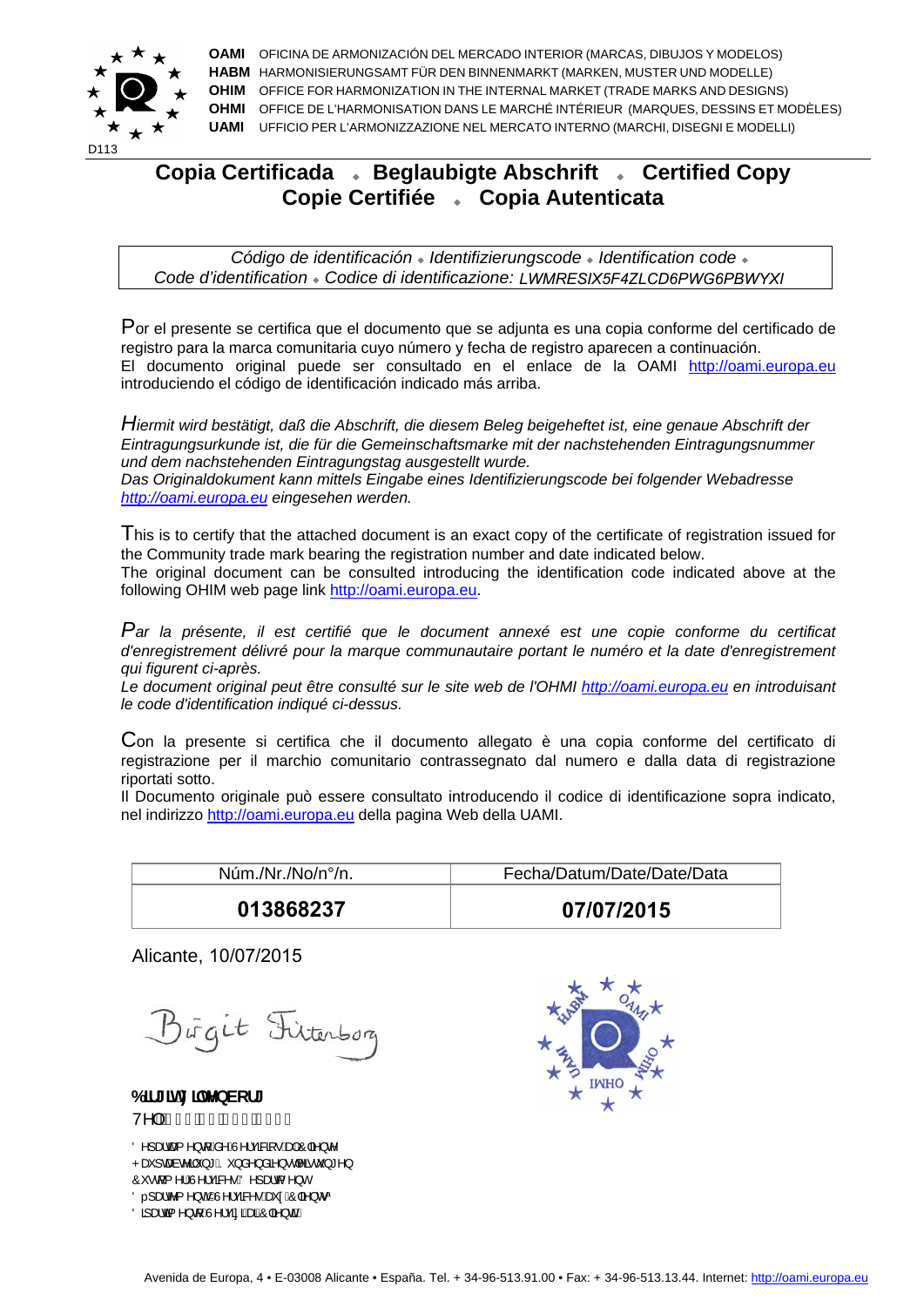

Copia Certificada / Beglaubigte Abschrift/ Certified Copy / Copie Certifiée / Copia Autenticata Certificado de registro de marca comunitaria / Eintragungsurkunde der Gemeinschaftsmarke / Registration certificate of community trade mark / Certificat d'enregistrement de marque communautaire / Certificato registrazione di marchio comunitario

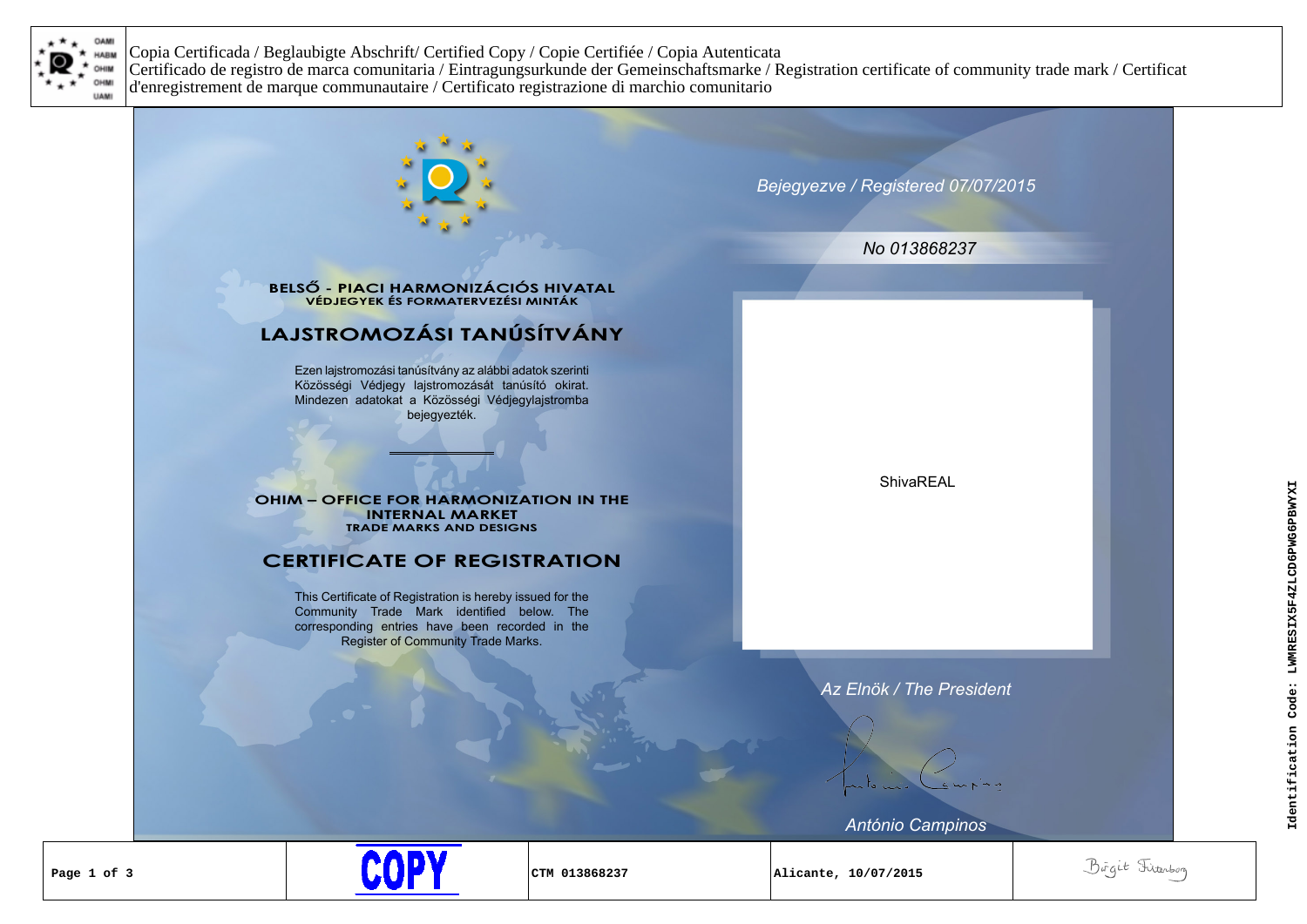

Copia Certificada / Beglaubigte Abschrift/ Certified Copy / Copie Certifiée / Copia Autenticata Certificado de registro de marca comunitaria / Eintragungsurkunde der Gemeinschaftsmarke / Registration certificate of community trade mark / Certificat d'enregistrement de marque communautaire / Certificato registrazione di marchio comunitario

|     |                                                                          | OHIM - OFFICE FOR HARMONIZATION IN THE INTERNAL MARKET<br>TRADE MARKS AND DESIGNS |
|-----|--------------------------------------------------------------------------|-----------------------------------------------------------------------------------|
| 210 | 013868237                                                                | Distribution and transmission of electricity.                                     |
| 220 | 24/03/2015                                                               | $EN - 42$                                                                         |
| 400 | 30/03/2015                                                               | Monitoring of computer systems by remote access.                                  |
| 151 | 07/07/2015                                                               | $FR - 9$<br>Logiciels [programmes enregistrés].                                   |
| 450 | 09/07/2015                                                               | $FR - 39$                                                                         |
| 186 | 24/03/2025                                                               | Distribution et transmission d'électricité.                                       |
| 541 | ShivaREAL                                                                | $FR - 42$<br>Télésurveillance de systèmes informatiques.                          |
| 521 | 0                                                                        | $IT - 9$                                                                          |
| 732 | Techno-Control Ipari Automatikák Mérnöki Iroda                           | Software [programmi registrati].                                                  |
|     | Szög köz 3.<br>2300 Ráckeve                                              | $IT - 39$<br>Distribuzione e trasmissione di elettricità.                         |
|     | HU                                                                       | $IT - 42$                                                                         |
| 270 | HU EN                                                                    | Monitoraggio dei sistemi informatici tramite accesso remoto.                      |
| 511 | $BG - 9$                                                                 | $LV - 9$<br>lerakstītas datorprogrammas.                                          |
|     | Компютърни програми, записани.<br>$BG - 39$                              | $LV - 39$                                                                         |
|     | Разпределение и предаване на електричество.                              | Elektrības sadale un piegāde.                                                     |
|     | $BG - 42$                                                                | $LV - 42$<br>Datorsistēmu attālināts monitorings.                                 |
|     | Дистанционен мониторинг на компютърни системи.<br>$ES - 9$               | $LT - 9$                                                                          |
|     | Software [programas grabados].                                           | Kompiuterių programos (Įrašytos -).                                               |
|     | $ES - 39$                                                                | <mark>LT</mark> - 39<br>Elektros energijos paskirstymas ir perdavimas.            |
|     | Distribución y transmisión de electricidad.<br>$ES - 42$                 | $LT - 42$                                                                         |
|     | Control a distancia de sistemas informáticos.                            | Kompiuterių sistemų priežiūra per nuotolinę prieigą.                              |
|     | $CS - 9$                                                                 | <mark>HR</mark> - 9<br>Računalni programi [snimljeni].                            |
|     | Nahrané počítačové programy.<br>$CS - 39$                                | HR - 39                                                                           |
|     | Distribuce a přenos elektřiny.                                           | Distribucija i prijenos električne energije.                                      |
|     | $CS - 42$                                                                | $HR - 42$<br>Daljinski nadzor računalnih sustava.                                 |
|     | Monitorování počítačových systémů na dálku.<br>$DA - 9$                  | <mark>HU</mark> - 9                                                               |
|     | Software til computere, optaget.                                         | Számítógépes programok, rögzített.                                                |
|     | $DA - 39$                                                                | <mark>HU</mark> - 39<br>Elektromos energia átvitele és elosztása.                 |
|     | Distribution og udsendelse af elektricitet.<br>$DA - 42$                 | HU - 42                                                                           |
|     | Overvågning af computersystemer ved fjernadgang.                         | Számítógépes rendszerek távfelügyelete [monitoring].                              |
|     | $DE - 9$                                                                 | <mark>MT</mark> - 9<br>Programmi tal-kompjuter irrekordjati.                      |
|     | Computer-Software [gespeichert].<br>$DE - 39$                            | $MT - 39$                                                                         |
|     | Verteilung und Weiterleitung von Elektrizität.                           | Distribuzzjoni u trasmissjoni ta' elettriku.                                      |
|     | $DE - 42$                                                                | $MT - 42$<br>II-monitoraĝo ta' sistemi tal-kompjuter b'access mill-boghod.        |
|     | Fernüberwachung von Computersystemen.<br>$ET - 9$                        | $NL - 9$                                                                          |
|     | Arvutitarkvara (Salvestatud).                                            | Software [geregistreerde programma's].                                            |
|     | $ET - 39$                                                                | $NL - 39$<br>Distributie en toevoer van elektriciteit.                            |
|     | Elektrienergia jaotus ja ülekanne.<br>$ET - 42$                          | $NL - 42$                                                                         |
|     | Arvutisüsteemide seiramine kaughalduse teel.                             | Controle op afstand van computersystemen.                                         |
|     | $EL - 9$                                                                 | $PL - 9$<br>Programy komputerowe nagrane.                                         |
|     | Η/Υ (Προγράμματα -) εγγεγραμμένα.<br>$EL - 39$                           | $PL - 39$                                                                         |
|     | Διανομή και μεταφορά ηλεκτρισμού.                                        | Dystrybucja i przesyłanie prądu elektrycznego.                                    |
|     | $EL - 42$                                                                | $PL - 42$<br>Monitoring systemów komputerowych przy użyciu dostępu                |
|     | Παρακολούθηση συστημάτων ηλεκτρονικών υπολογιστών<br>μέσω τηλεπρόσβασης. | zdalnego.                                                                         |
|     | $EN - 9$                                                                 | $PT - 9$<br>Software [programas de computador gravados].                          |
|     | Computer software, recorded.                                             | $PT - 39$                                                                         |
|     | EN - 39                                                                  | Distribuição e transmissão de eletricidade.                                       |
|     |                                                                          |                                                                                   |

**Identification Code: LWMRESIX5F4ZLCD6PWG6PBWYXI**

Identification Code: LWMRESIX5F4ZLCD6PWG6PBWYXI



**COPY**